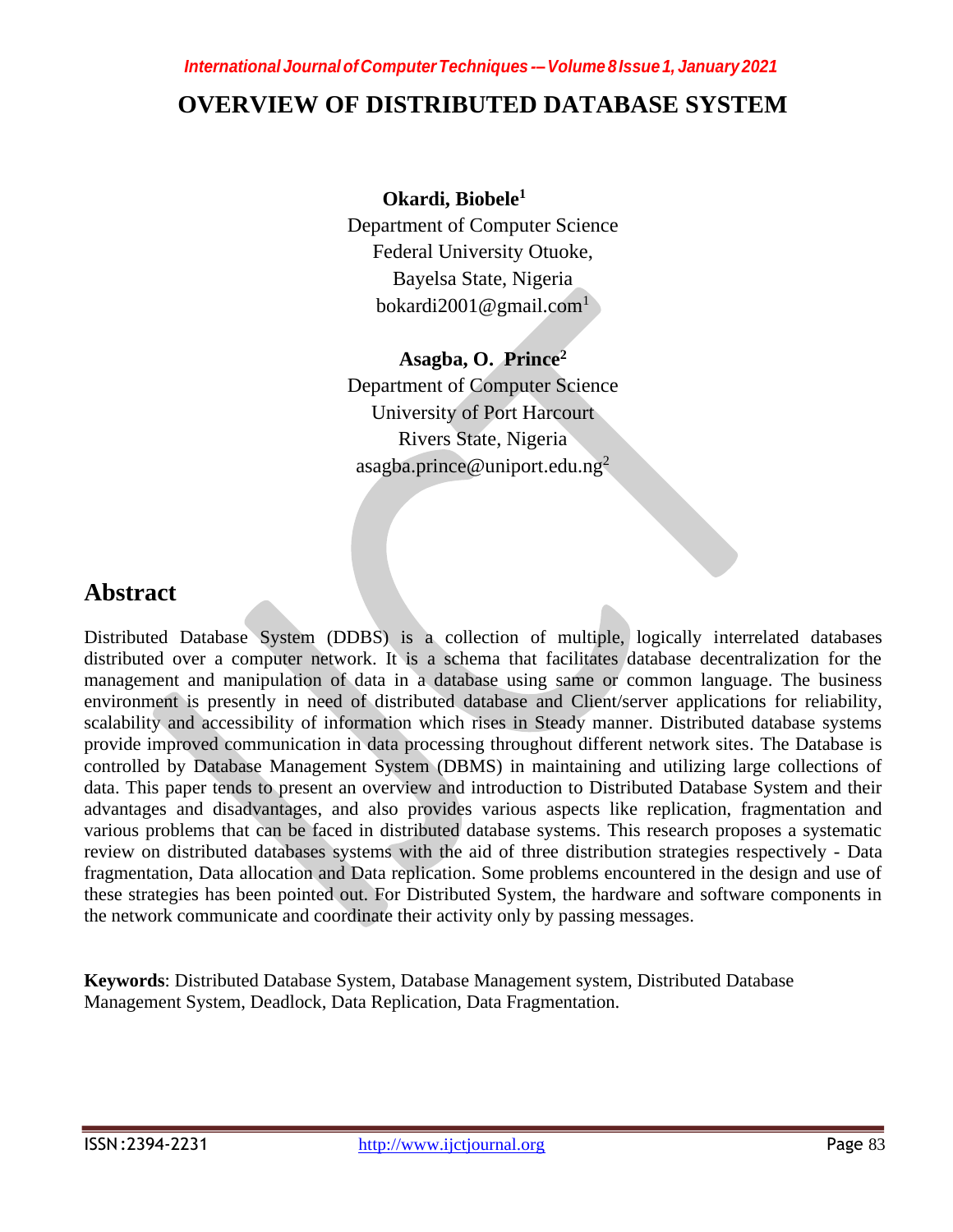# **Introduction**

Databases in today's world are very essential to every business. In every major website visited, such as - Google, Yahoo, Amazon, Jumia, Konga, or other thousands of small sites that provide information, there is a database behind the scene serving up the information requested. The strength of a database comes from a body of knowledge and technology known as Database Management System or A DBMS (Garcia-Molina 2009). For any organization to function properly there is need for a well-maintained database system to enable its business processes and ease storage of data. In recent past, centralized database were used for data storage and retrieval. Later the distributed database introduction came into limelight and it has shown high level performance and efficiency in data processing and management within large organizations. The introduction of Distributed database system was due to increase in globalization and organizations tend to diversify across the globe (Tutorialpoint 2016).

The distributed database is said to be centrally administered as a corporate resource while providing local flexibility and customization. The network tend to allow the users to share the data, such that a user (or program) at location A must be able to access (and also update) data at location B. The sites of a distributed system may be span over a large geographical area (e.g., the United States or the world) or over a small area (e.g., a building or campus). Computers in the network range from PCs to large-scale servers or even supercomputers.

#### **The Evolution of Distributed Database Management Systems (**(DDBMS)

Distributed database management system (DDBMS) tends to govern the storage and processing of data that are logically related over interconnected computer systems where both the data and its processing are distributed among several sites. In order to understand how and why the Distributed Database Management System (DDBMS) is different from the DBMS, it is useful to briefly view and examine the changes in the business environment that set the platform for the development of the DDBMS.

In the early 1970s, organizations tend to implement centralized database management systems to meet their well-structured information needs. Its use requires that, corporate data is stored in a single central site, usually a mainframe computer. And data access was provided through dumb terminals. Two decades after the introduction centralized database pave way for various crucial social and technological changes (such as customers' demands and market needs, increase in sophistication of mobile devices) that affected both the systems and its data usage (Coronel & Morris 2019). The long term impart of the internet and mobile revolution on the design of a distributed database is been felt and, the business environment and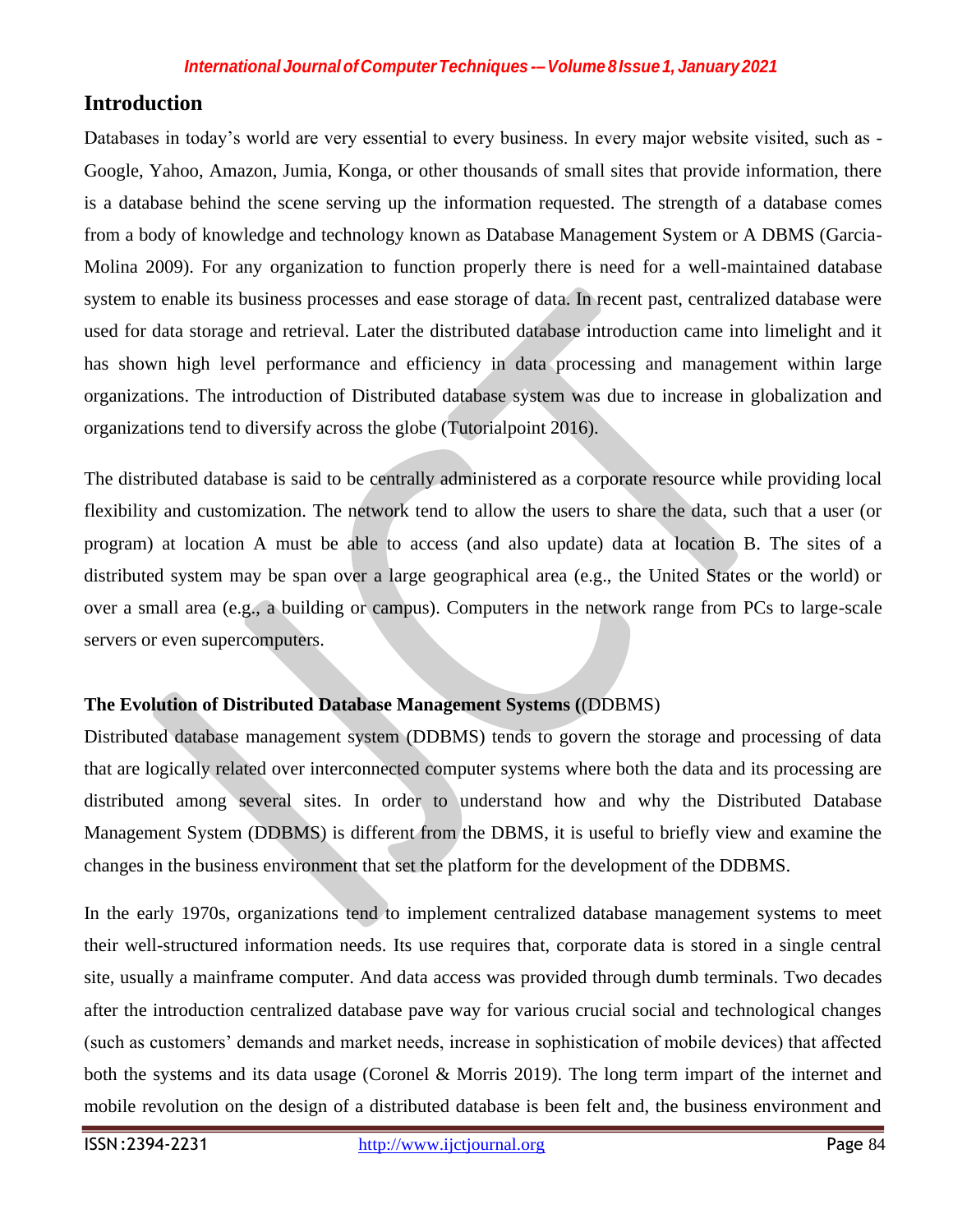the shortfalls of the centralized database has given rise to the need for an application that would access data from different sources at multiple location. And such database is best managed by a DDBMS.

The centralized approach, illustrated in Figure 1, worked well to fill the structured information needs of corporations, but it fell short when quickly moving events required faster response times and equally quick access to information. In dynamic environment the slow progression from information request to approval to specialist to user simply does not serve decision makers well. What was needed was quick, unstructured access to databases, using ad hoc queries to generate on-the-spot information.



Figure 1: Centralized Database (Tomar & Megha 2014).

Databases are very essential tool in data organization and management. They are considered as the nucleus of most system, especially management systems. Databases are used as repository for the user's data. It is also responsible for restructuring data in a more efficient manner. A database capable of maintaining data consistently and also store data efficiently.

# **What is a Distributed Database System?**

A Distributed Database System (DDBS)is simply a collection of multiple, and interrelated databases that are distributed over a computer network. It is a relational schema that facilitates database decentralization for the management and manipulation of data in a database with the aid of same or common language **(Abbas et al 2016).** Distributed database is a single logical database that span physically across computers in multiple locations and it is connected through data communication links (Sagar & Swapnil 2016). It is simply a virtual database whose component are physically stored in a number of distinct real databases in distinct locations, enabling users to access data anywhere within the network (Kaur & Kaur 2013). According to Katembo et al (2019), most organizations are motivated to implement efficient Distributed Database Systems (DDBS) for the purpose of scalability.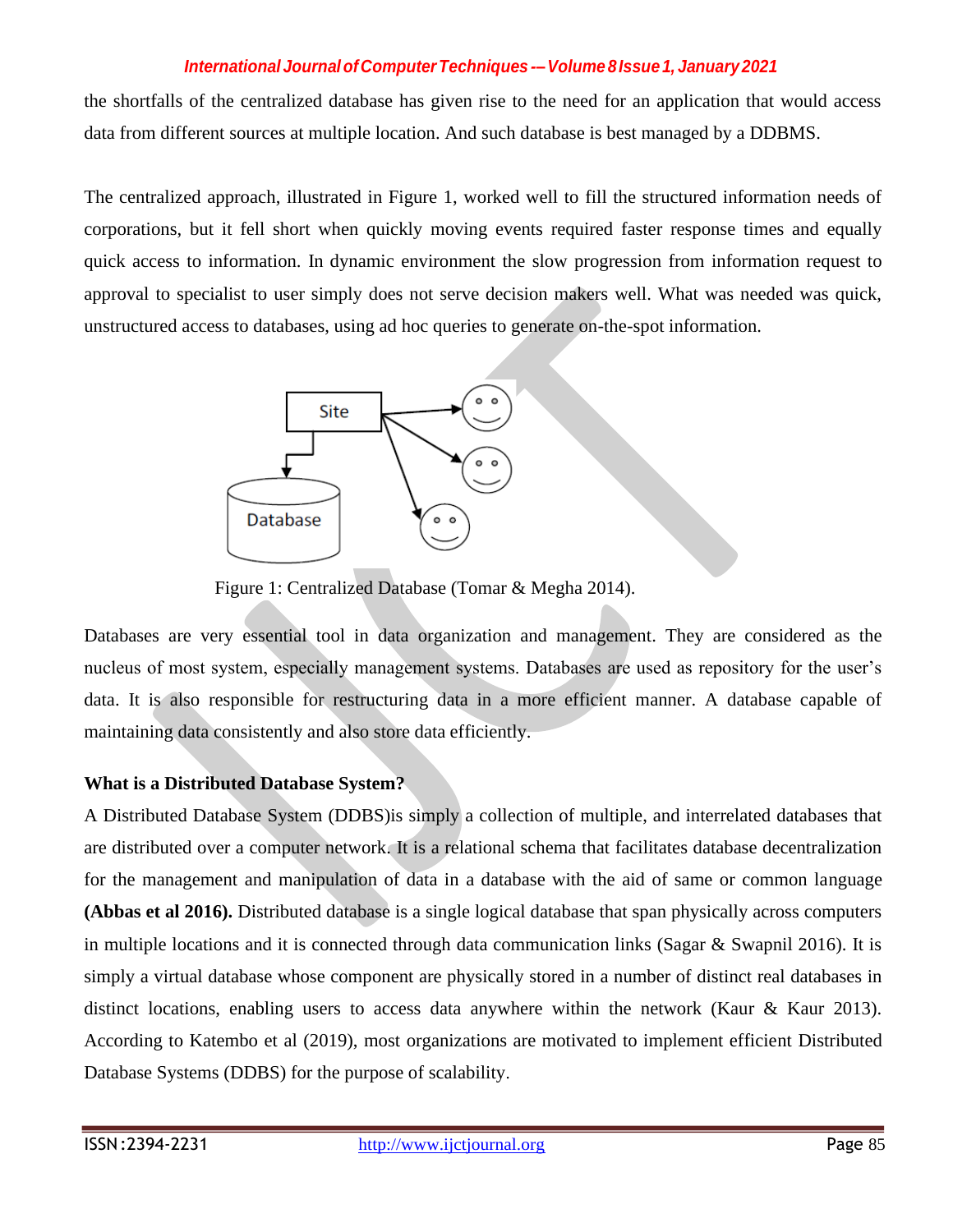#### **What is Distributed Database Management System** DDBMS**?**

(D–DBMS) is a software that manages the distributed database system (DDB) and provides an access mechanism that makes this distribution transparent to the users. Distributed database system (DDBS)  $=$  $DDB + D-DBMS$  (Ozsu & Valduriez 2019). The objective of DDBMS is to control the management of a distributed database (DDB) in such a way that makes it appears to the user as a centralized database.

Various DBMS solutions from various vendors exist in the market. Among the vendors, three of them shares two- third of the market with regards to database systems. Their popularity has spread all over the global environment. They include Oracle, Microsoft server and IBM DB2 Universal Database. These three vendors tend to offer different versions or editions of their solution which is capable of catering for different businesses' needs. The three main vendors Oracle 11g, Microsoft SQL server 2005 and IBM DB2 version 9.5 (Grech 2009).

#### **Distributed Processing and Distributed Databases**

In distributed processing, the processing (logical) is shared among two or more physically independent sites that are connected through various communication links. For example, the data input/output  $(I/O)$ , data validation and data selection might be performed on one computer, and a report based on the data is created on another computer. A distributed database, on the other hand, stores related database over two or more physically independent sites. The sites are connected through a computer (Coronel & Morris 2019).



**Figure 2: Centralized DBMS on a Network (**Ozsu & Valduriez 2019)

#### **Advantages of Distributed Database System**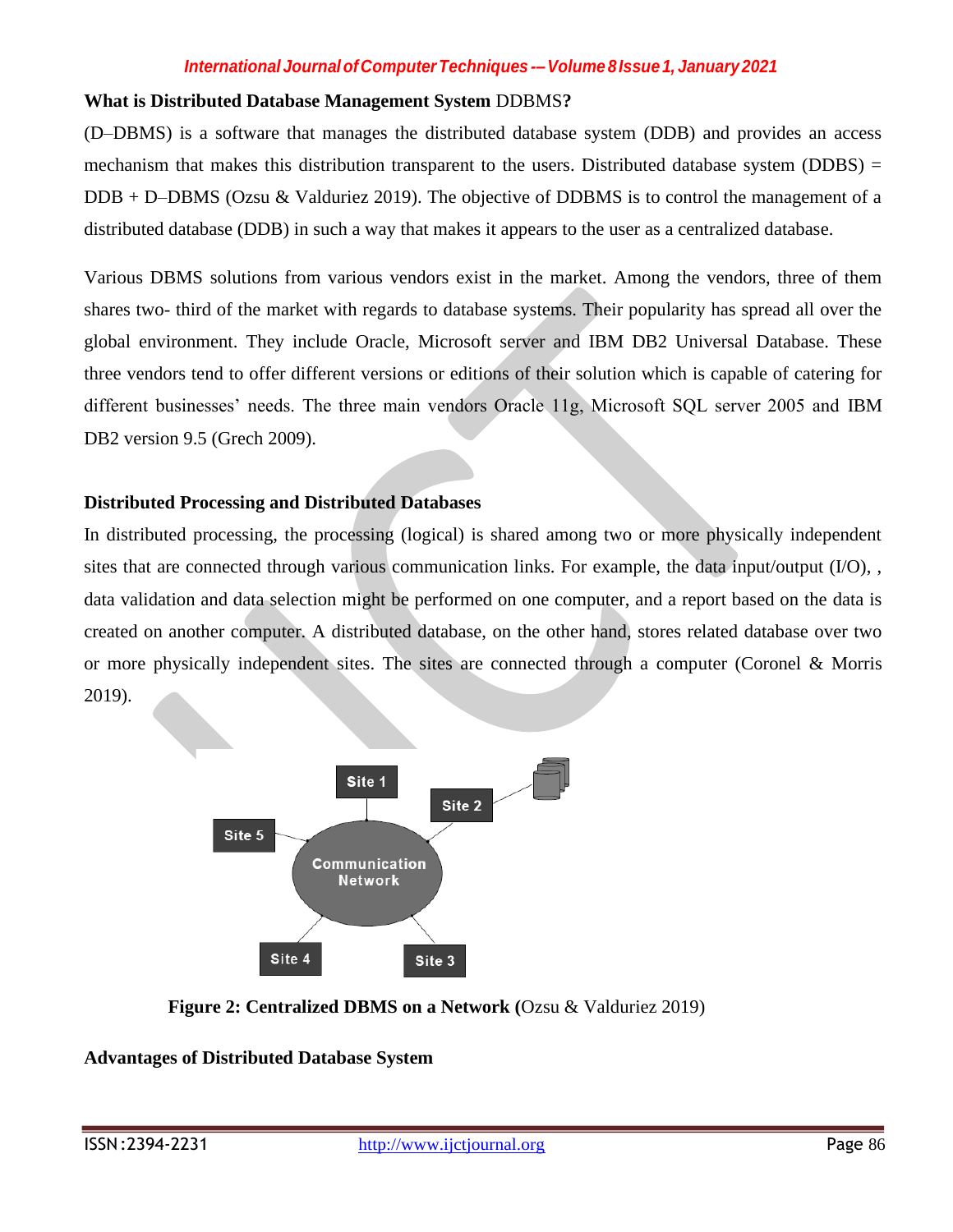Comparing Distributed database with centralized Database system with Distributed database shows that Distributed database system has numerous advantages. The following are some important advantages of Distributed databases:

### • **Increased reliability and availability**

When a centralized system fails, the database is unavailable to all users but a distributed system will continue to function at some reduced level, however, even when a component fails. For instance, if the data and DBMS software tend to be distributed over several sites, and if a site fails, the other sites will continue to function properly and we can equally access data that exist on the failed site. This basically leads to improvement in the reliability and availability of the database system.

#### • **Modular growth**

If an organization expands to a new location or adds a new work group. It is basically easier and more economical to add a local computer and its associated data to the distributed network than to expand a large central computer.

#### • **Lower communication costs**

A distributed system data can be located closer to their point of use and that can reduce communication costs, compared with a central system.

# • **Local control**

Distributing the data encourages local groups to exercise greater control over their data, which promotes improved data integrity and administration. Users can access non local data when necessary.

# • **Faster response**

In distributed database requests for data by users at a particular site can be satisfied by data stored being stored in the site. This speeds up query processing since communication and central computer delays are minimized

#### • **Easier Expansion**

It is much easier to expand the distributed system environment in terms of adding more data, increase the database size and add more processor capability.

# • **Improved Performance**

Multiple queries can be executed at different sites, by breaking them into a number of subqueries that basically executes in parallel. This can be achieved through interquery and intraquery parallelism by executing multiple queries at different sites by breaking up a query into a number of subqueries that simply executes in parallel which basically leads to improvement in performance.

#### **Disadvantages of Distributed Database System**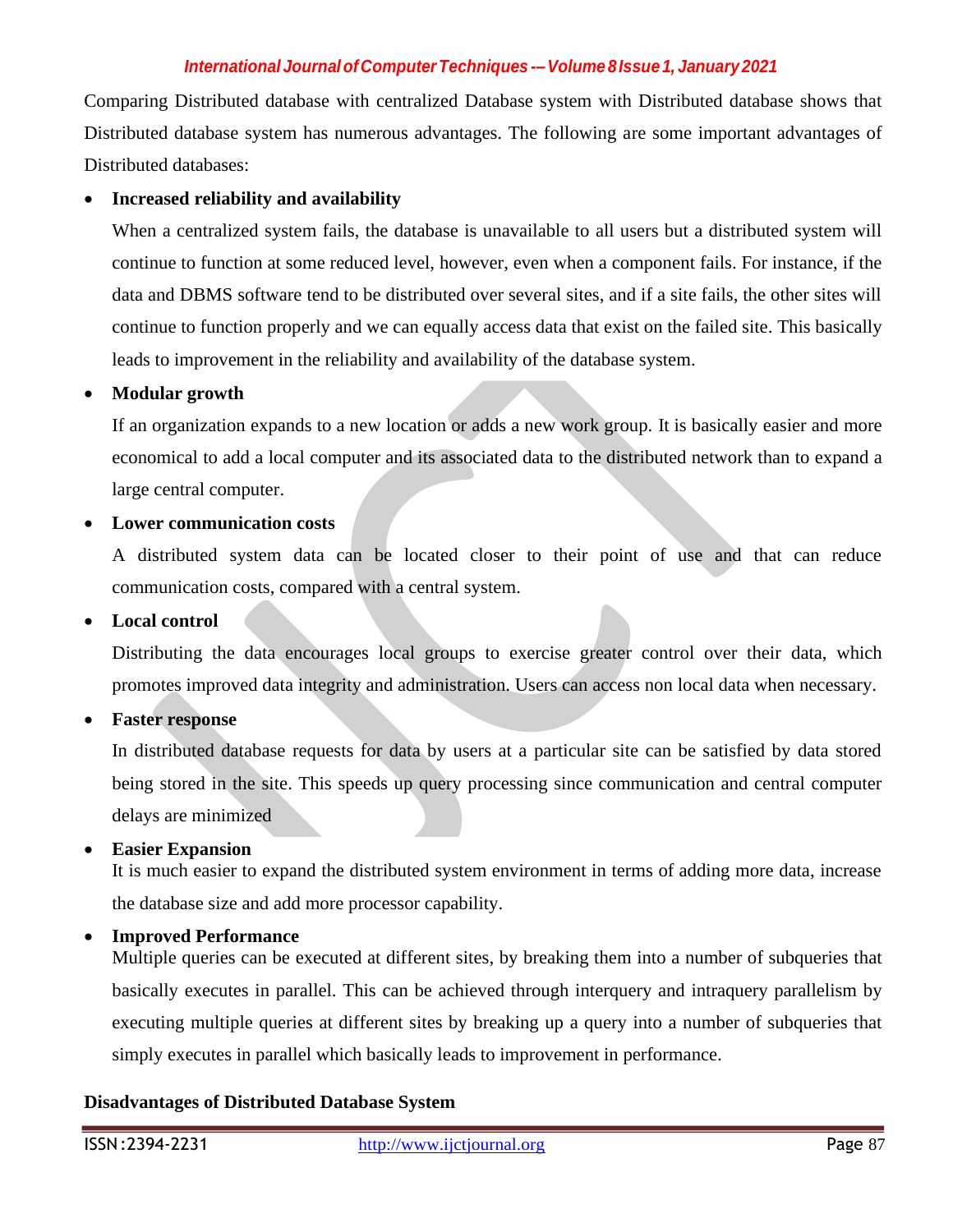Distributed database system also faces certain costs and disadvantages:

#### • **Software cost and complexity**

A distributed database is more complicated to maintain and setup as compared to central database system. A more complex form of softwares (especially the DBMS) are required for a distributed database environment.

• **Processing overhead:** It is mandatory for various sites to exchange messages and perform additional calculations to ensure proper coordination among data at the different sites.

• **Data integrity: The** Increased complexity of a distributed database is obvious and it becomes very difficult in ensuring data indexes are not corrupted.

• **Slow response:** Response to request for data can be extremely slow due to the fact that data are not properly distributed according to their usage.

• **Security**: The security of a distributed database system tend to be vulnerable due to the fact that there are many entry points to the to the system..

• The efficiency of the distributed database system tend to reduce due to heavy interaction between sites in the database.



**Figure 3: Distributed DBMS Environment (**Özsu & Valduriez 2019)

# **Component of Distributed Database Systems**

Distributed Database System consists of the various components

- **Database manager:** a software responsible for handling a segment of the distributed database. It is a major components of Distributed Database systems.
- **User Request Interface:** Is a program (Client) that acts as an interface to the Distributed Transaction Manager.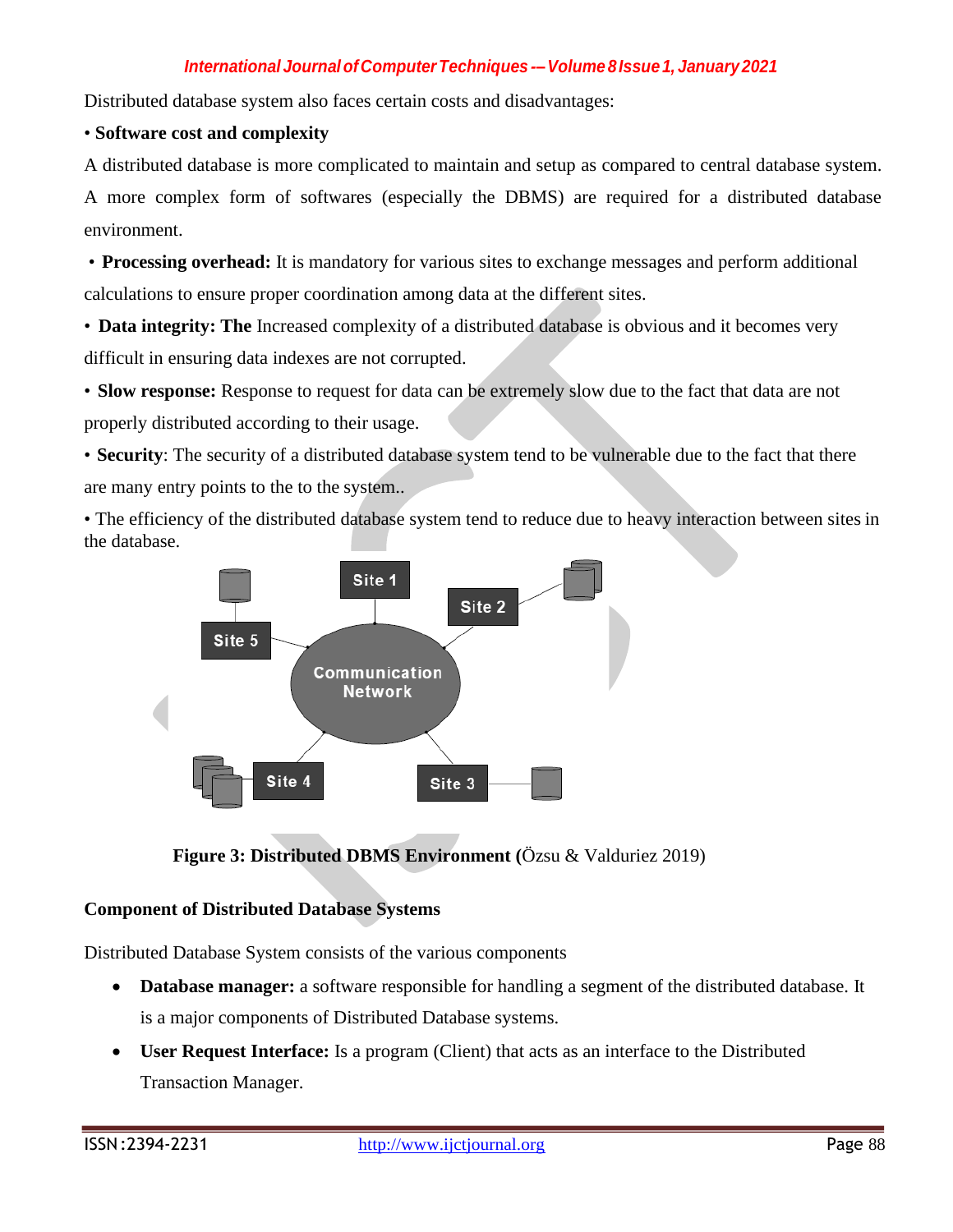**Distributed Transaction Manager**: It is a program that translates the user requests and also convert it into a format required by the database manager, which are typically distributed. A distributed database system is made of both the distributed transaction manager and the database manager (Tomar & Megha (2014).



**Figure 4**: Component Diagram of Distributed Databases (Tomar & Megha 2014).

# **Issues Affecting Distributed DBMS**

# **Distributed Database Design**

- how to distribute the database
- replicated & non-replicated database distribution
- a related problem in directory management

#### **Query Processing**

- convert user transactions to data manipulation instructions
- optimization problem

# **Concurrency Control**

- synchronization of concurrent accesses
- consistency and isolation of transactions' effects
- deadlock management

#### **Reliability**

- how to make the system resilient to failures
	- o atomicity and durability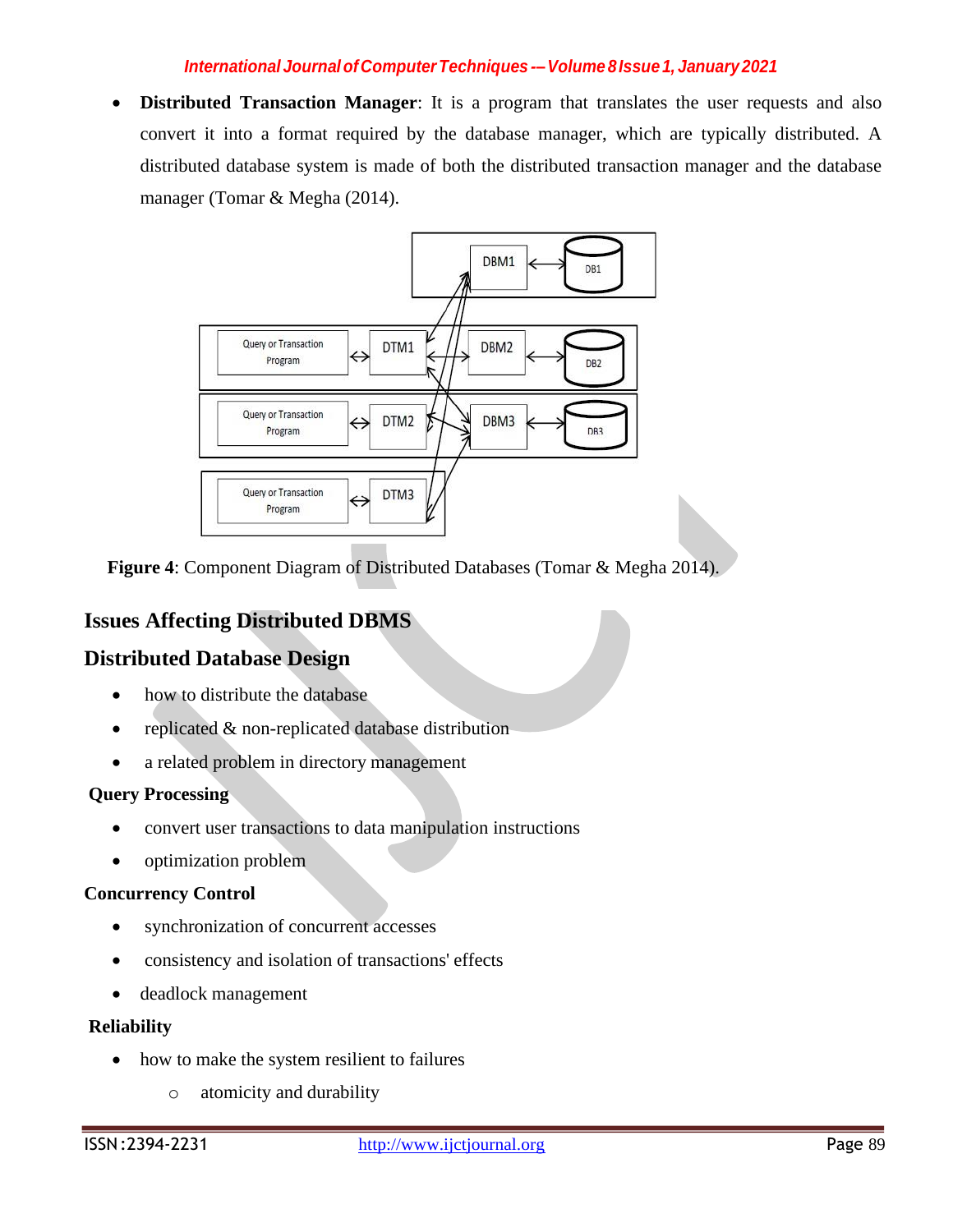#### **Concurrency Control**

- synchronization of concurrent accesses
- consistency and isolation of transactions' effects
- deadlock management

#### **Distributed Database**

For Distributed systems, unlike a centralized database system data is distributed among different database systems of an organization. These database systems are connected to one another via communication links. Such links help the end-users to access the data easily. We basically have two types of Distributed Database which include Homogenous and Heterogeneous DDBS.

#### **1. Homogeneous DDB**

These are database systems tend to execute on the same operating system, use same application process, and carries same hardware devices. Every site runs same type of DBMS**.** The same DBMS is used at each node. Types of Homogeneous DDB include Autonomous and Non Autonomous DDB

**a. Autonomous DDB:** Each DBMS works independently, passing messages back and forth to share data updates.

**b. Non autonomous***:* A central, or master, DBMS coordinates database access and updates across the nodes.

#### **2. Heterogeneous DDB**

The heterogeneous Distributed DB systems tend to execute on different operating systems under varying application procedures, and carries different hardware devices. Different sites run different DBMSs different RDBMSs or even non-relational DBMSs. RDBMS = Relational DBMS. Potentially different DBMSs are used at each node.

**2A.** *Systems* Supports some or all of the functionality of one logical database.

**i.** *Full DBMS functionality: It* Supports all of the functionality of a distributed database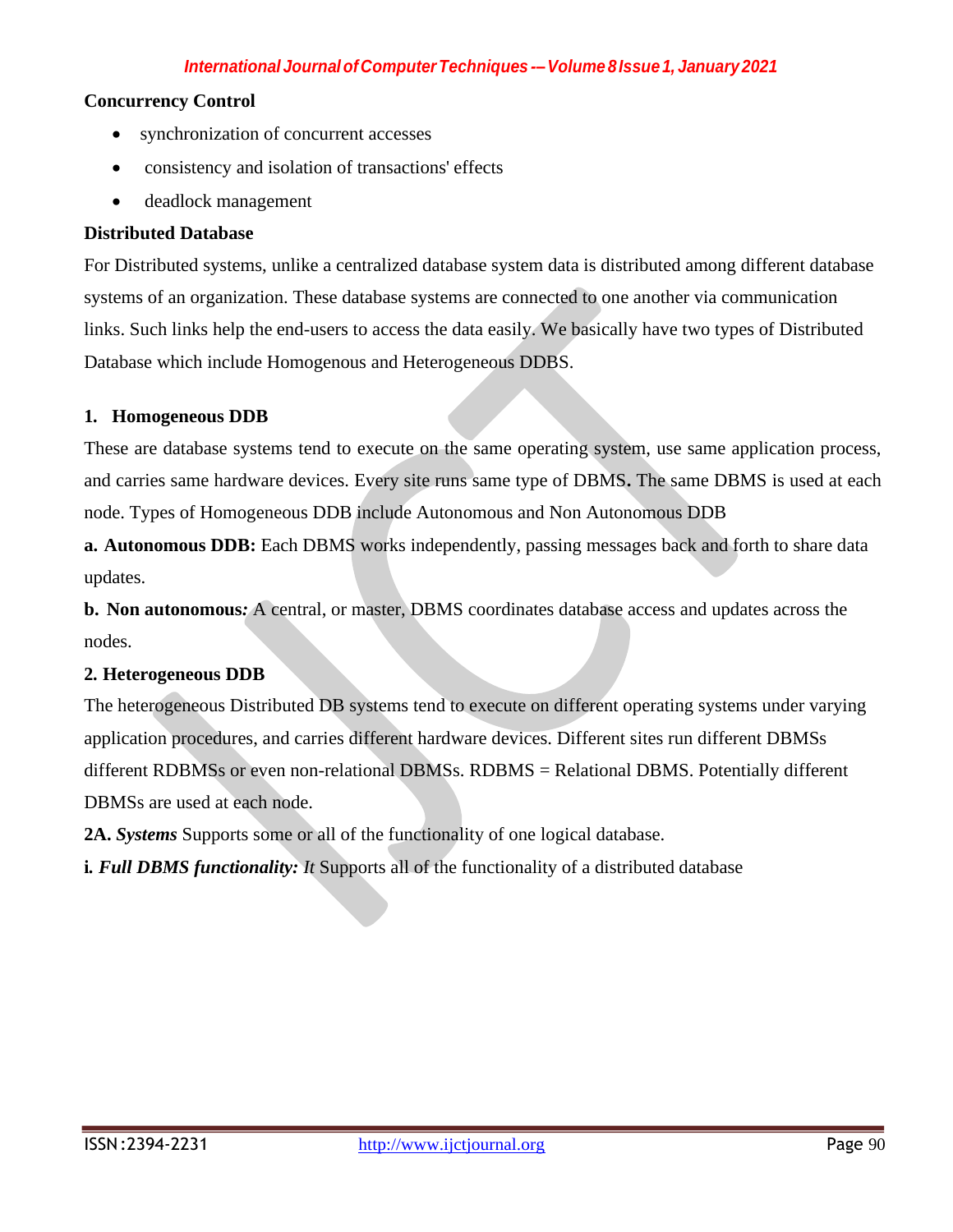

**Figure 5:** Distributed Database Environment

**ii. Partial-multidatabase.** It Supports some features of a distributed database,

**a. Federated Distributed Database** Supports local databases for unique data requests.

**i. Loose integration:** Many schemas exist, for each local database, and each local DBMS must communicate with all local schemas.

**ii. Tight integration:** A global schema exists that defines all the data across all local databases.

**b. Unfederated:** Requires all access to go through a central coordinating module.

**2B. Gateways:** Simple paths are created to other databases, without the benefits of one logical database. A homogeneous distributed database environment is depicted in Figure 5.

The environment is typically defined by the following characteristics (related to the non-autonomous category described previously):

- Data are distributed across all the nodes.
- The same DBMS is used at each location.
- All data are managed by the distributed DBMS (so there are no exclusively local data).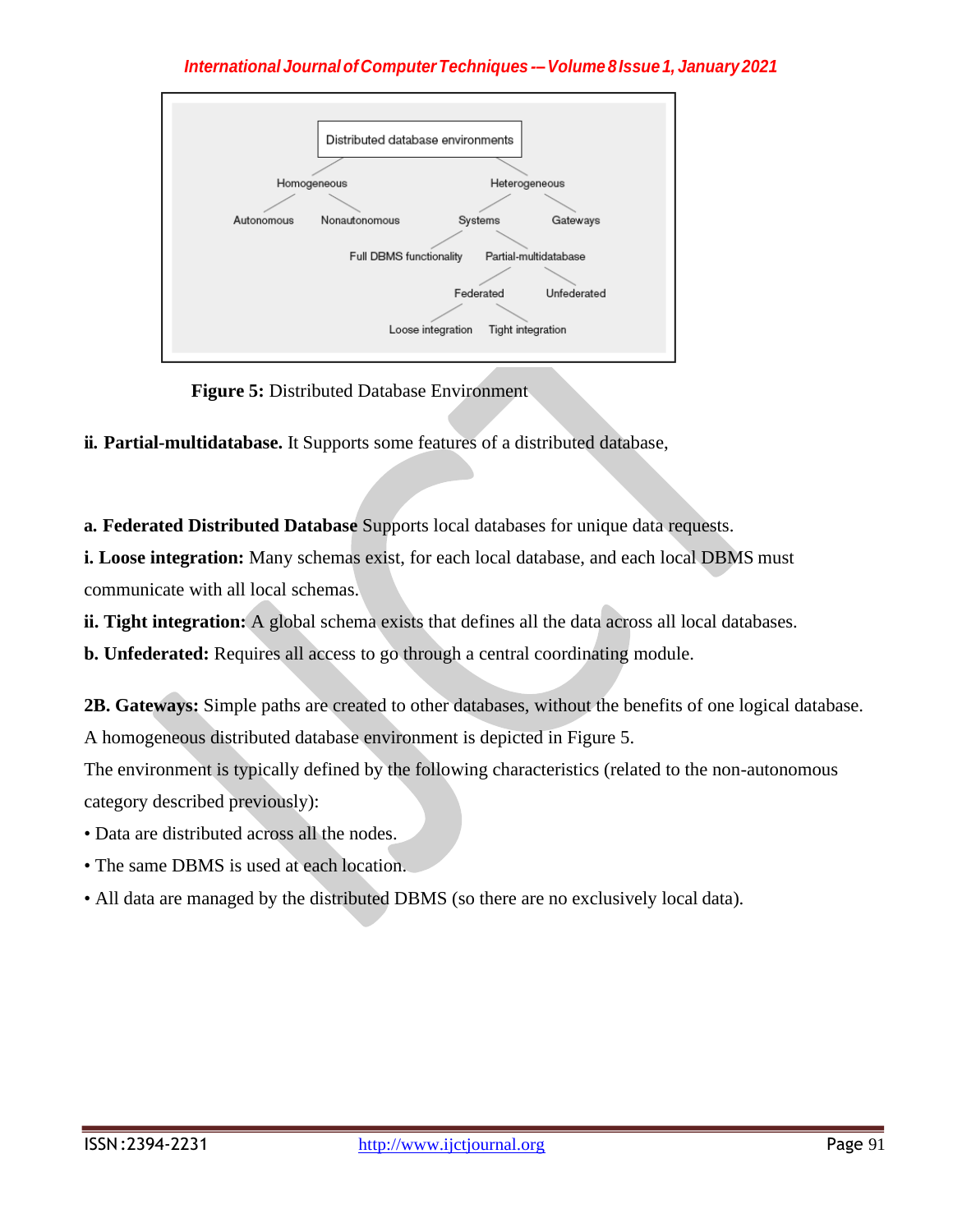

**Figure 6: Homogeneous Distributed database environment** (Jeffrey et al 2005)



**Figure 7: Heterogeneous Distributed database environment** (Jeffrey et al 2005)

• All users access the database through one global schema or database definition.

• The global schema is simply the union of all the local database schemas. It is difficult in most organizations to force a homogeneous environment, yet heterogeneous environments are much more difficult to manage. There are many variations of heterogeneous distributed database environments. However, a heterogeneous environment will be defined by the following characteristics (as depicted in Figure 7).

- Data are distributed across all the nodes.
- Different DBMSs may be used at each node.
- Some users require only local access to databases, which can be accomplished by using only the local DBMS and schema.
- A global schema exists, which allows local users to access remote data.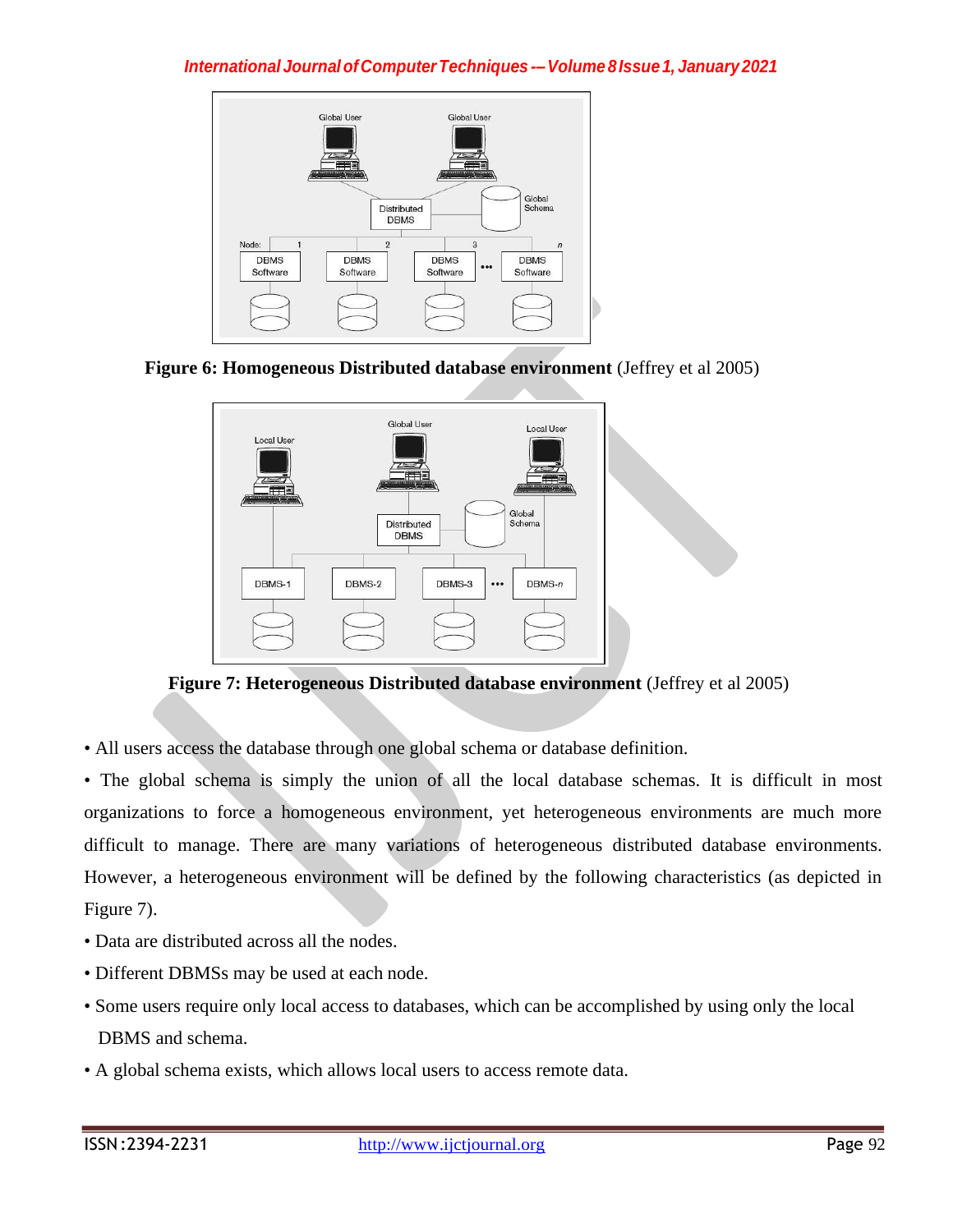

**Figure 8: Distributed Database –User View**

In distributed processing, a database logical processing is shared among two or more physically independent sites that are connected through a network.

A basic distributed processing environment shares the database processing chores among three sites connected through a communications network. Although the database resides at only one site (i.e Abuja), each site can access the data and update the database. A distributed database, on the other hand, stores a logically related database over two or more physically independent sites, that are connected via a computer.

# **Distributed Database Design**

The design principles and concepts described are still applicable, whether the database is centralized or distributed. However, the design of a distributed database tends to introduce the following issues.

- How do we partition the database into fragments?
- Which fragments do we replicate?
- Where to do we locate those fragments and replicas

Data fragmentation and data replication really deal with the first two issues and data allocation deals with the third issue. Data in a distributed database should be evenly distributed to increase availability (reduce bottlenecks), maximize performance, and provide location awareness, which is an increasing requirement for mobile applications.

# **Data Fragmentation**

Data fragmentation enables one to break a single object into two or more fragments, or segments. The object might be a user's database, a system database, or a table. Each fragment can be stored at any site on the computer network. Information gathered about data fragmentation is stored in the distributed data catalog (DDC), from which it is accessed by the TP to process user requests. Data fragmentation strategies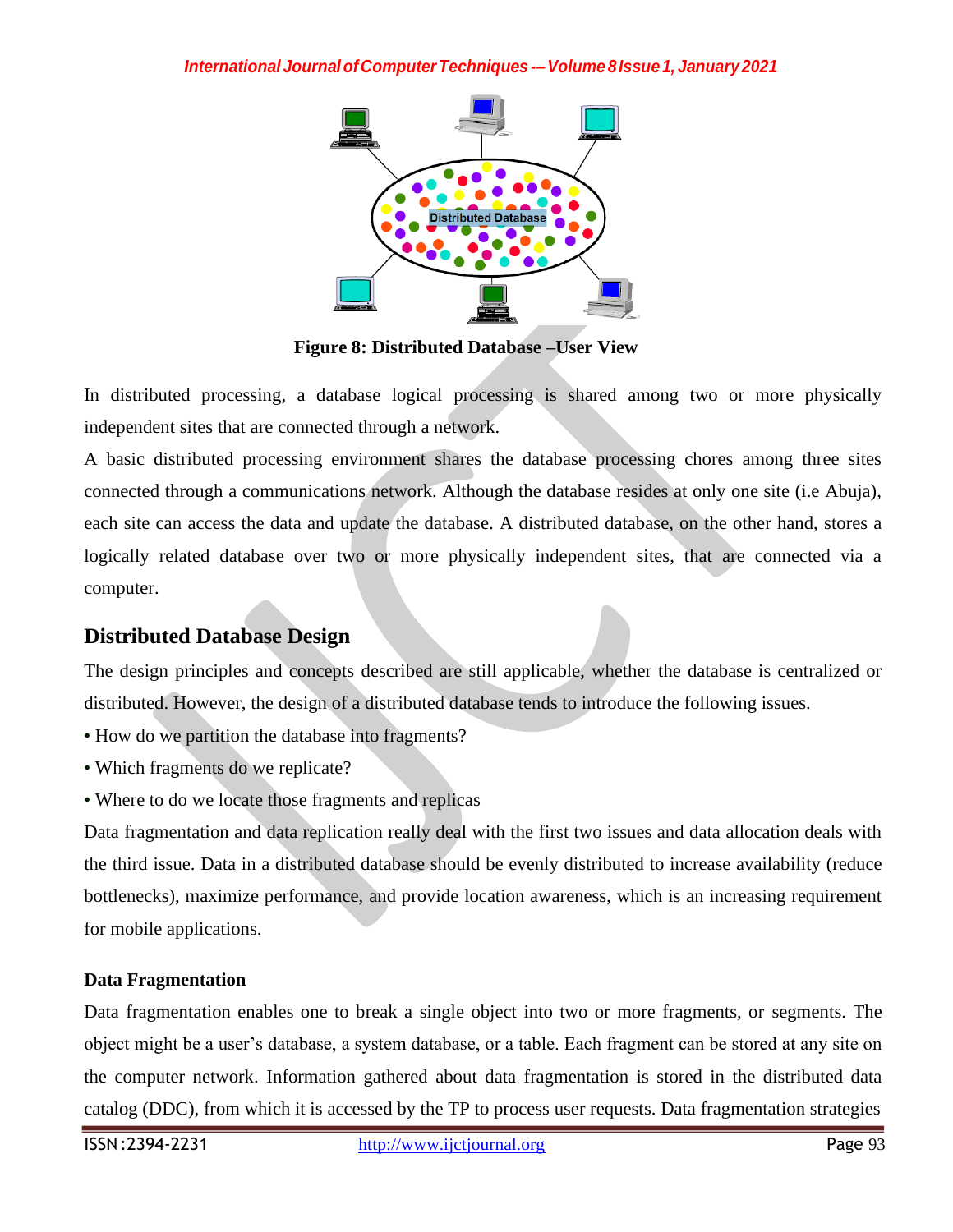are based at the table level and consist of dividing a table into logical fragments. You will explore three types of data fragmentation strategies: horizontal, vertical, and mixed.

• **Horizontal fragmentation** is simply division of a relation into subsets (fragments) of tuples (rows). Each fragment is stored at a different node, and each fragment has unique rows. However, the unique rows all have the same attributes (columns). That is, each fragment tend to represent the equivalent of a SELECT statement, with the WHERE clause on a single attribute.



**Figure 9: Horizontal Fragmentation (**Goebel 2011).

• **Vertical fragmentation** is the division of a relation into attribute (column) subsets. Each subset (fragment) is stored at a different node, and each fragment has unique columns with the exception of the key column, which is common to all fragments. This is the equivalent of the PROJECT statement in SQL.



**Figure 10: Vertical Fragmentation**

• **Mixed fragmentation** is a combination of horizontal and vertical strategies. For instance, a table may be divided into several horizontal subsets (rows), each one having a subset of the attributes (columns) Goebel V. (2011).



**Figure 11: Mixed Fragmentation**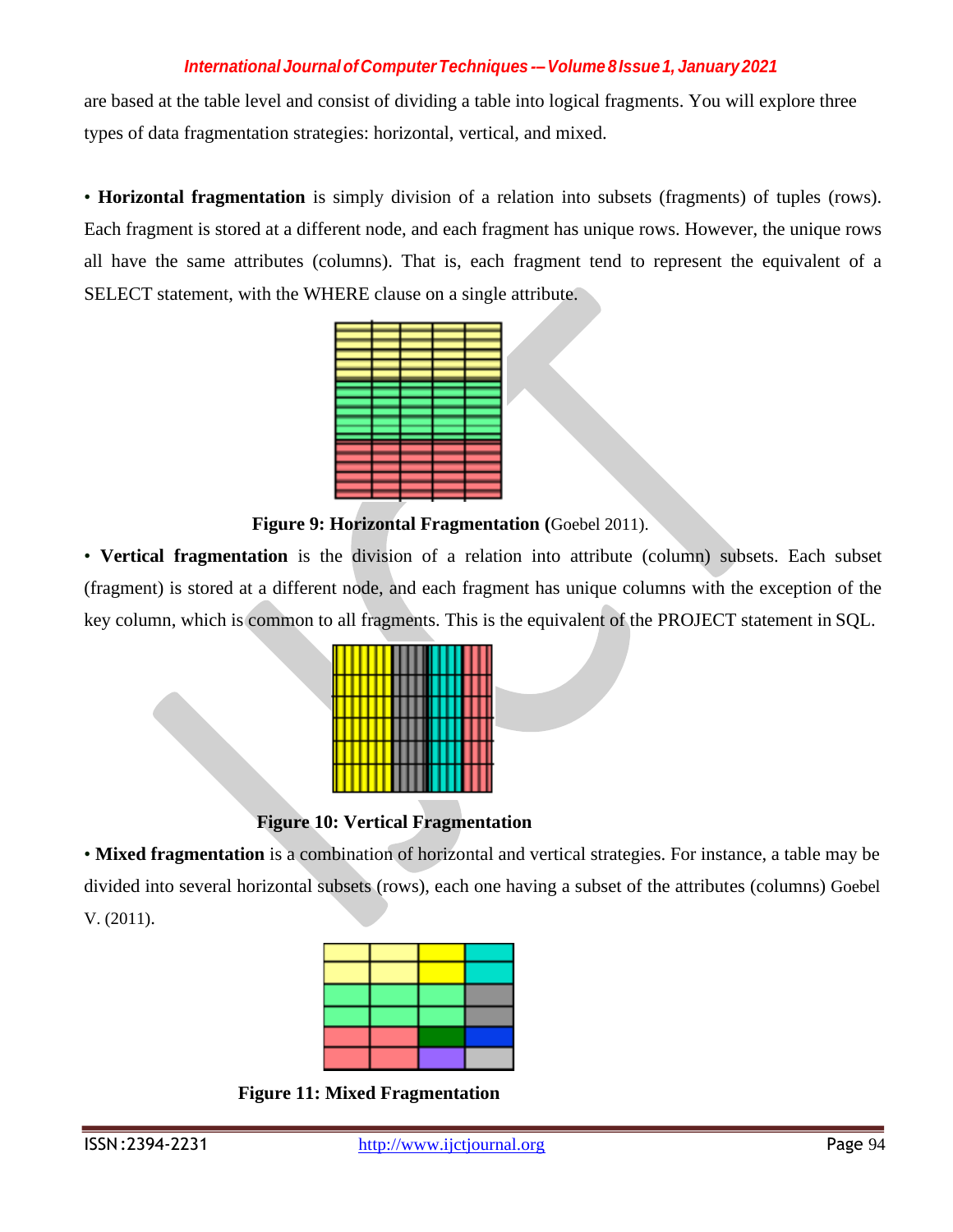# **Data Replication**

Data replication can be defined as the storage of data copies at multiple sites served by a computer network. Fragment copies can be stored at various sites to serve specific information requirements. The existence of fragment copies can enhance data availability and response time, data copies can help to reduce communication and total query costs. For instance, if database A is divided into two fragments, A1 and A2. Within a replicated distributed database, the scenario depicted in Figure 11 is possible. Fragment A1 is stored at Sites S1 and S2, while fragment A2 is stored at Sites S2 and S3. Replicated data is subject to the mutual consistency rule, where is required that all copies of data fragments have be identical. The DDBMS must ensure that a database update is performed at all sites where replicas exist, in order to maintain data consistency among the replicas.

# **There are basically two styles of replication**

We have the Push Replication and the Pull Replication

• **Push replication.** After a data update, the originating DP node sends the changes to the replica nodes to ensure that data is immediately updated. This type of replication focuses on maintaining data consistency. However, it decreases data availability due to the latency involved in ensuring data consistency at all nodes.

• **Pull replication**. After a data update, the originating DP node sends "messages" to the replica nodes to notify them of the update. The replica nodes decide when to apply the updates to their local fragment. In this type of replication, data updates propagate more slowly to the replicas. The focus is on maintaining data availability. However, this style of replication allows for temporary data inconsistencies. Although replication has some benefits, such as improved data availability, improved data failure tolerance, better load distribution, and reduced query costs, it also imposes additional DDBMS processing overhead because each data copy must be maintained by the system.

# **Several Factors Influence the Decision to Use Data Replication**

• **Database size**. The amount of data replicated will have an impact on the storage requirements and the data transmission costs.

• **Usage frequency.** How frequently the need for data to be updated is determined by the frequency of data usage. Frequently used data should be updated more often, especially on the large data sets that are used only on quarter basis.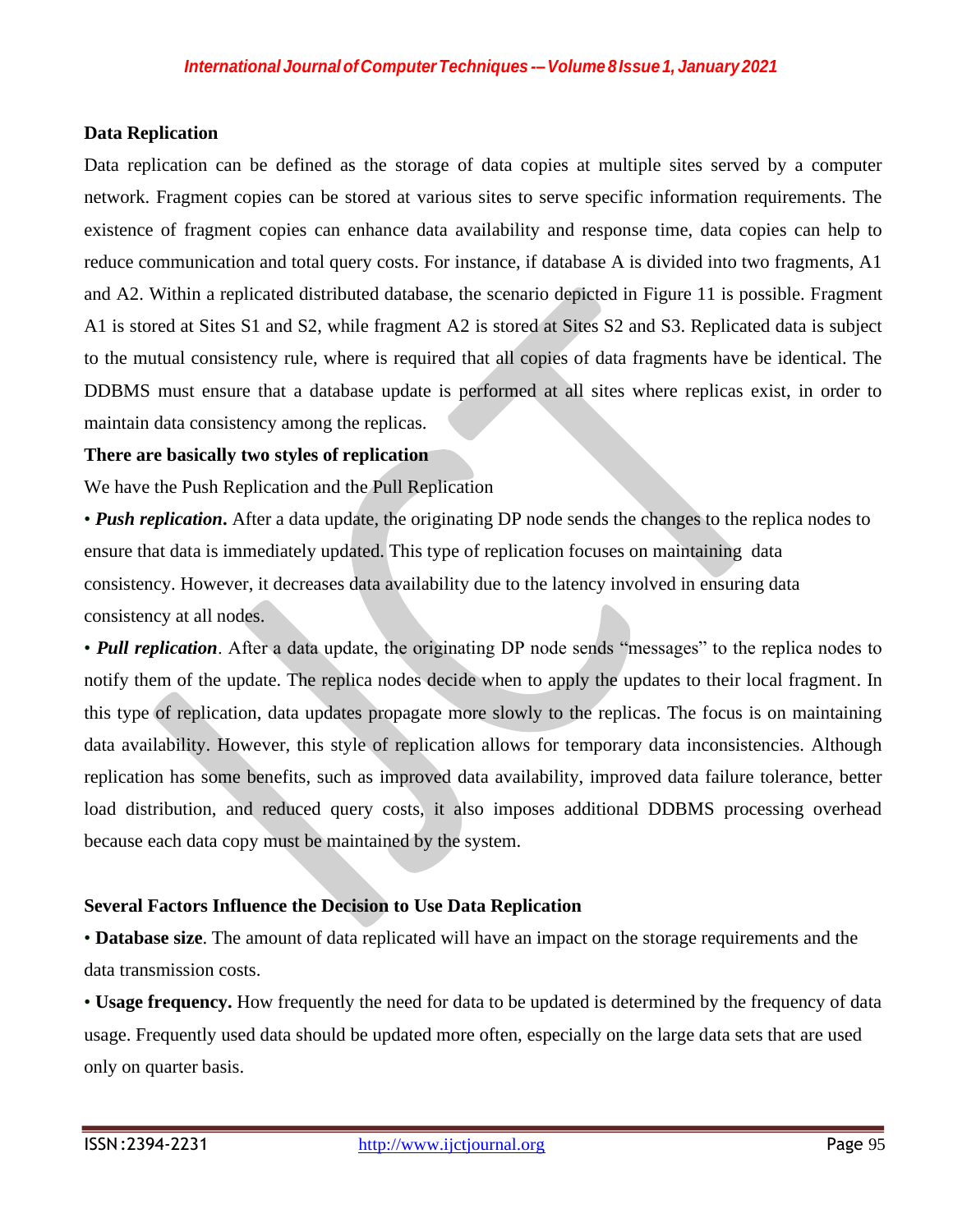• **Costs.** By Costs, we refer to cost for performance, software overhead, and management associated with synchronizing transactions and their components versus fault-tolerance benefits that are associated with replicated data. When the usage frequency of remotely located data is high and the database is large, data replication can reduce the cost of data requests.

#### **Data Allocation**

Data Allocation is a database distribution approach where DDB fragments are assigned on a distributed network sites. The data allocated can be or not replicated (single copy) or replicated (double copies) Katembo et al (2019). Data allocation tends to describe the process of deciding where data could be located.

#### **Asynchronous distributed database Versus Synchronous distributed database**

Asynchronous distributed database technology keeps copies of replicated data at different nodes so that local servers can access data without reaching out across the network. With asynchronous technology, there is usually some delay in propagating data updates across the remote databases, so some degree of at least temporary inconsistency is tolerated. Asynchronous technology tends to have acceptable response time because updates happen locally and data replicas are synchronized in batches and predetermined intervals, but may be more complex to plan and design to ensure exactly the right level of data integrity and consistency across the nodes. Compared with centralized databases, either form of a distributed database has numerous advantages. The following are the most important of them:

With synchronous distributed database technology, all data across the network are continuously kept up to date so that a user at any site can access data anywhere on the network at any time and get the same answer. With synchronous technology, if any copy of a data item is updated anywhere on the network, the same update is immediately applied to all other copies or it is aborted. Synchronous technology ensures data integrity and tends to minimize the complexity of knowing where the most recent copy of data is located.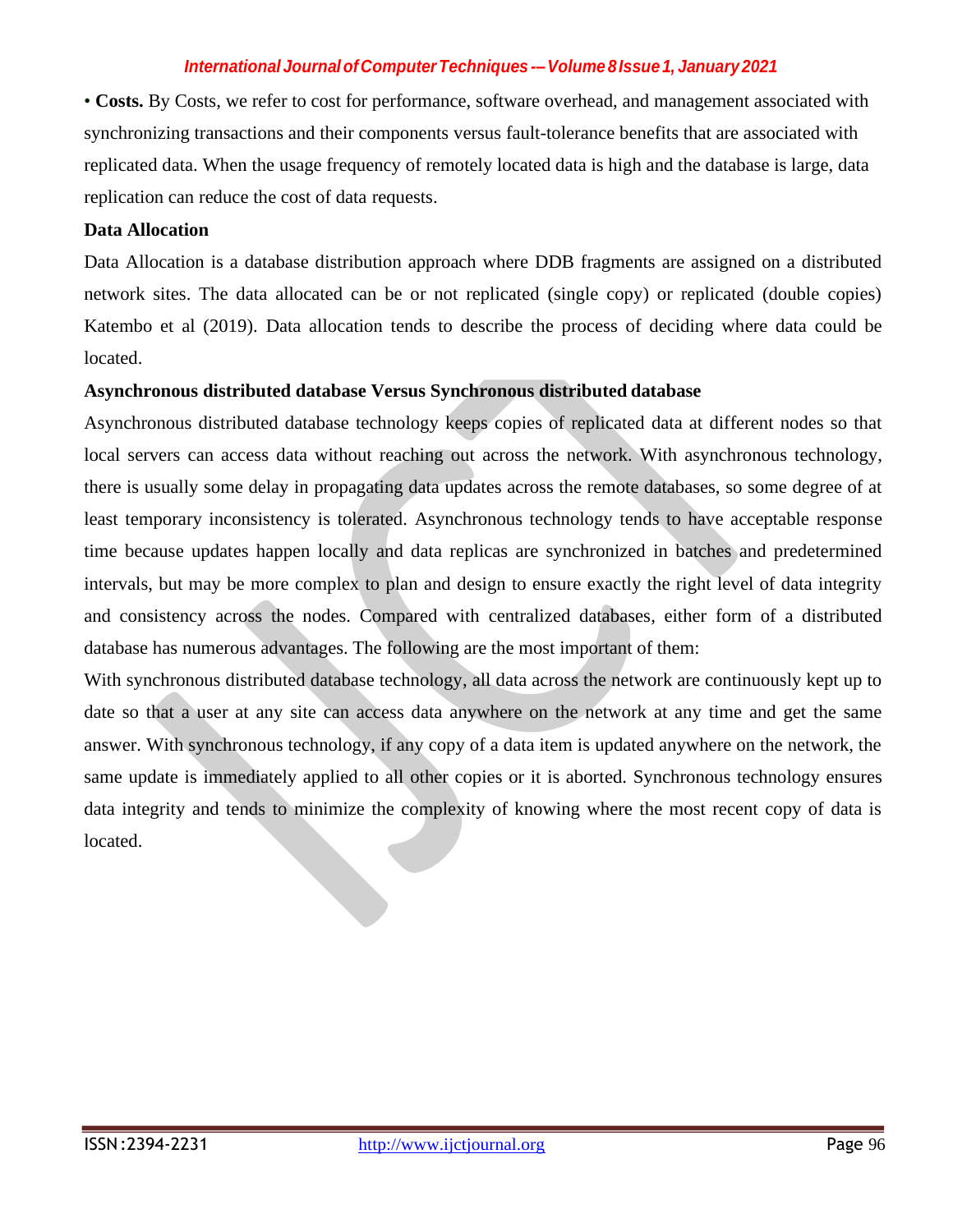| <b>ADVANTAGES</b>                                                                                                                                                                                                          | <b>DISADVANTAGES</b>                                                                                                                                                                                                                                                                                       |
|----------------------------------------------------------------------------------------------------------------------------------------------------------------------------------------------------------------------------|------------------------------------------------------------------------------------------------------------------------------------------------------------------------------------------------------------------------------------------------------------------------------------------------------------|
| Data is located near the site of greatest demand. The data<br>in a distributed database system is dispersed to match<br>business requirements.                                                                             | Complexity of management and control. Applications<br>must recognize data location, and they must be able to<br>stitch together data from various sites. Database admin-<br>istrators must have the ability to coordinate database<br>activities to prevent database degradation due to data<br>anomalies. |
| Faster data access. End users often work with only the<br>nearest stored subset of the data.                                                                                                                               | Technological difficulty. Data integrity, transaction<br>management, concurrency control, security, backup,<br>recovery, and query optimization must all be addressed<br>and resolved.                                                                                                                     |
| Faster data processing. A distributed database system<br>spreads out the system's workload by processing data at<br>several sites.                                                                                         | Security. The probability of security lapses increases when<br>data is located at multiple sites. The responsibility of data<br>management will be shared by different people at several<br>sites.                                                                                                         |
| Growth facilitation. New sites can be added to the net-<br>work without affecting the operations of other sites.                                                                                                           | Lack of standards. There are no standard communication<br>protocols at the database level. For example, different<br>database vendors employ different and often incompat-<br>ible techniques to manage the distribution of data and<br>processing in a DDBMS environment.                                 |
| Improved communications. Because local sites are smaller<br>and located closer to customers, local sites foster better<br>communication among departments and between<br>customers and company staff.                      | Increased storage and infrastructure requirements.<br>Multiple copies of data are required at different sites, thus<br>requiring additional storage space.                                                                                                                                                 |
| Reduced operating costs. It is more cost-effective to add<br>nodes to a network than to update a mainframe system.<br>Development work is done more cheaply and quickly on<br>low-cost PCs and laptops than on mainframes. | Increased training cost. Training costs are generally higher<br>in a distributed model than they would be in a centralized<br>model, sometimes even to the extent of offsetting opera-<br>tional and hardware savings.                                                                                     |
| User-friendly interface. Client devices are usually equipped<br>with an easy-to-use graphical user interface (GUI). The GUI<br>simplifies training and use for end users.                                                  | Higher costs. Distributed databases require duplicated in-<br>frastructure to operate, such as physical location, environ-<br>ment, personnel, software, and licensing.                                                                                                                                    |
| Less danger of a single-point failure. When one of the<br>computers fails, the workload is picked up by other<br>workstations. Data is also distributed at multiple sites.                                                 |                                                                                                                                                                                                                                                                                                            |
| Processor independence. The end user can access any<br>available copy of the data, and an end user's request is<br>processed by any processor at the data location.                                                        |                                                                                                                                                                                                                                                                                                            |

#### DISTRIRUTED DRMS ADVANTAGES AND DISADVANTAGES

**Figure 12 : Advantages & Disadvantages of Distributed DBMS** (Coronel & Morris 2019)

# **Problems Associated With Distributed Database Systems**

One major problem associated with distributed database system is Deadlock. A Deadlock is simply a state where request made for a set of process request are being held by other processes and none of the processes can be completed. Requesting and acquiring of resources in any order without knowing the resource is acquired by other process. If the allocation of resources is not properly controlled, Deadlock may occur. In order to reduce the occurrence of deadlock in the distributed database system, one must focus more attention on the following techniques – Deadlock Detection, Deadlock, Avoidance Deadlock prevention and deadlock recovery e.t.c. .

# • **Deadlock Detection**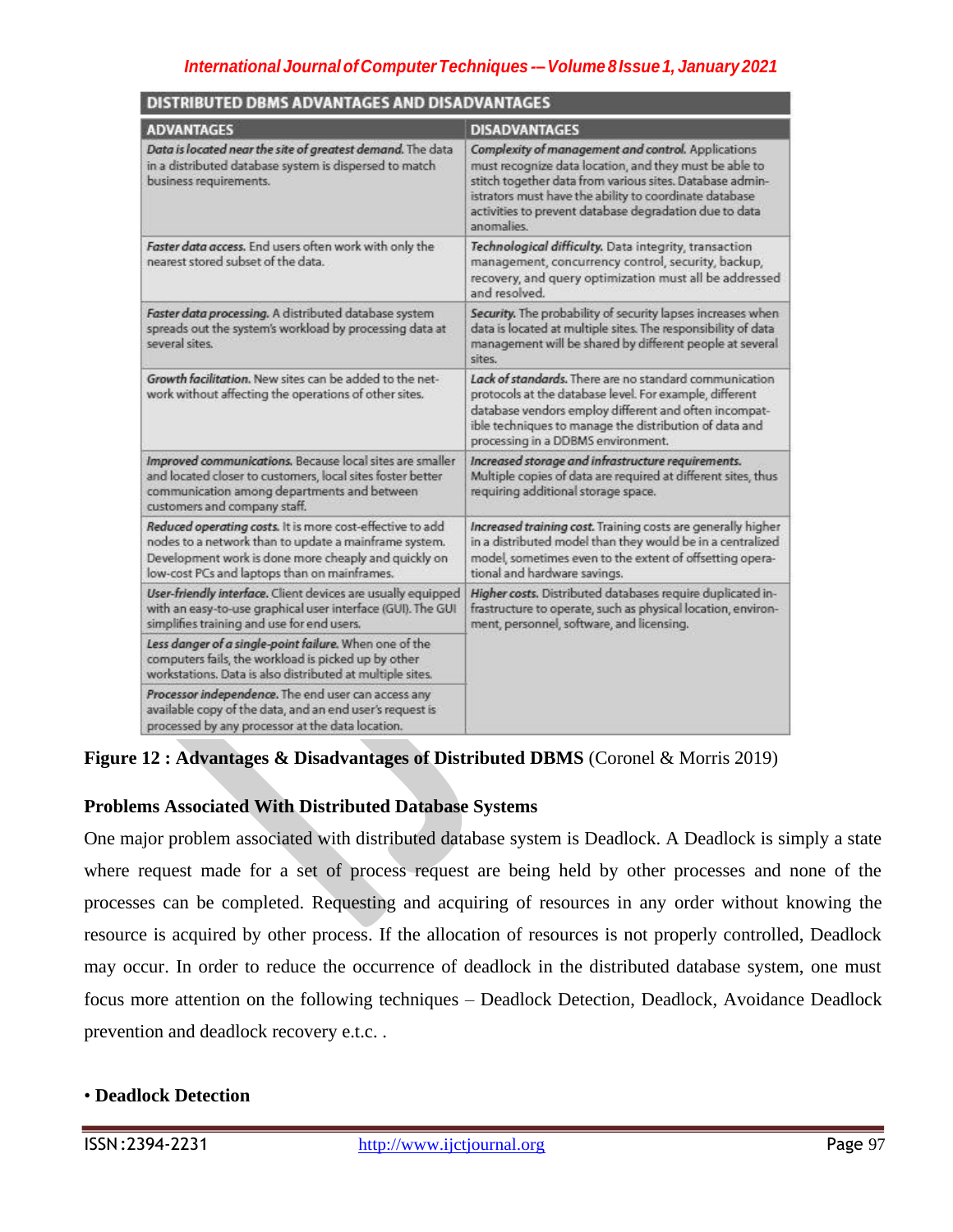In order to detect deadlocks in distributed database systems, a deadlock detection algorithm must be used. Where each site on the distributed system maintains a local wait for graph. If there is any cycle in the graph, it means deadlock exist in the system. Even though there is no cycle in the local wait for graph, there can be a deadlock due to the global acquisition of resources. In order to find the global deadlocks, global wait for graph is maintained. A centralized deadlock detection approach is used to detect the occurrence of deadlock in the system **(**Tomar & Megha 2014).

### • **Deadlock Recovery**

Deadlock involves a cycle of alternating process and resource nodes in the resource graph. The general approach in recovering deadlock is process termination. In this method, nodes and edges of the resource graph are eliminated. A process termination algorithm is used to terminate all processes involved in the deadlock **(**Tomar & Megha 2014). This approach is said to be wasteful in most cases, because eliminating a single process is sufficient to break the deadlock so, it is better to terminate processes one at a time, release their resources, and check at each step if the deadlock still persists.

Before terminating a process, the following parameters need to be checked: a) The priority of the process: b) The cost of restarting the process c) The current state of the process

# **Conclusion**

The importance of Distributed database system is so enormous and its usage have penetrated into most large organization and it has yield much profit in terms of data access, integrity, availability and speedy recovery of data processing. The huge data processed have enable businesses over the globe to improve. The various issues with distributed database system cannot be compared to the progress and upliftment in

our day to day data processing activities.

Factors affecting the implementation of a distributed database in the operating system are the different version and types of OS environment. Though distributed database systems have no problem and do execute well in some operating system, but it is still considered as challenges in DDBS due to the different specification of OS especially mobile environment such as android and iOS that make up the distributed database.

The deadlock handling can be controlled using deadlock detection agents. However, replication control and the integration of distributed databases in various operating systems are the challenges that still persist in recent years. The analysis suggests that these issues are continuously developing due to the rapid changes of technology so that there is no absolute solution for these challenges.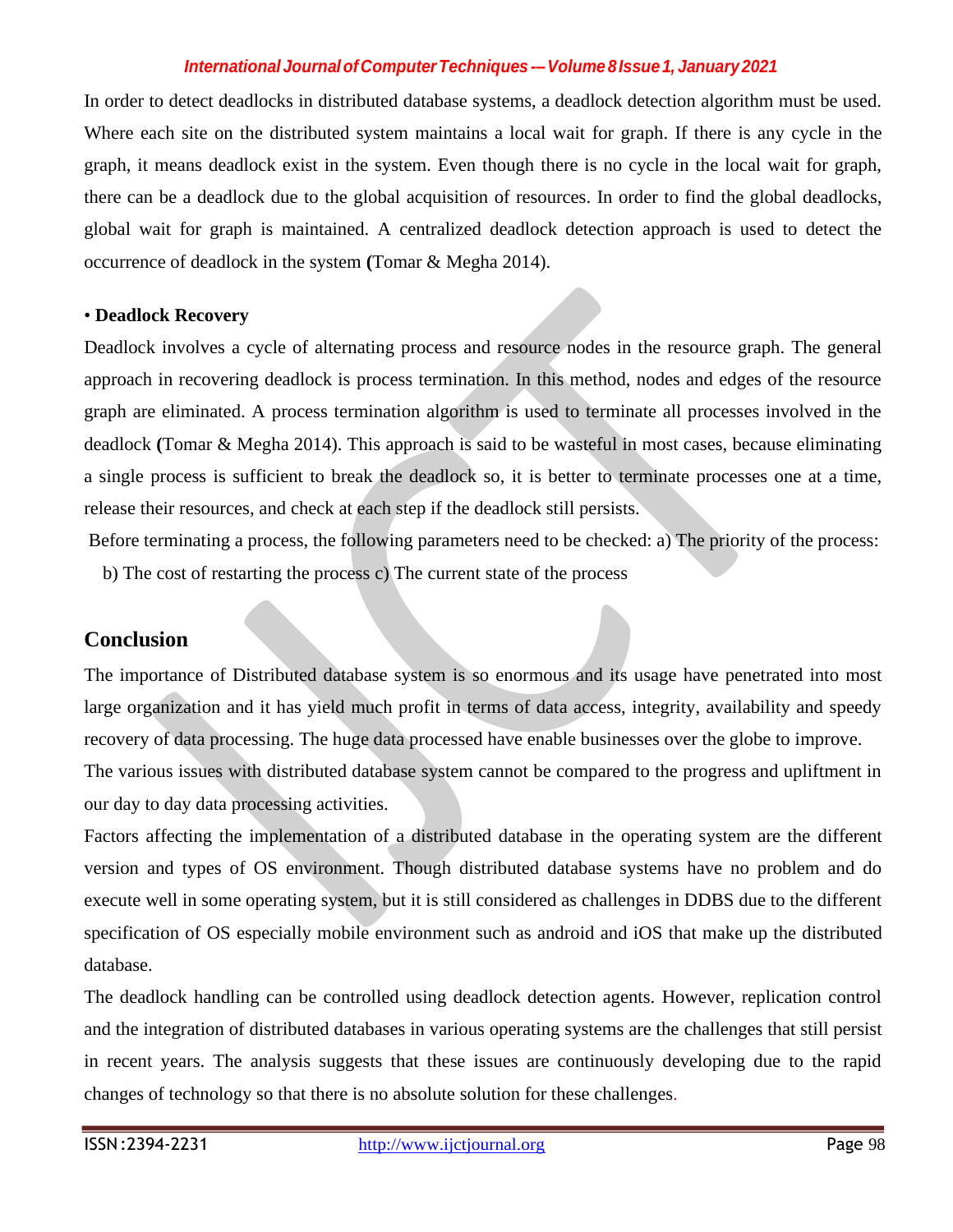# **References**

- Abbas Q., Shafiq H., Ahmad I., & Tharanidharan I. (2016). Concurrency control in distributed database system. 2016 International Conference on Computer Communication and Informatics (ICCCI). Coimbatore, India: IEEE.
- Coronel C. and Morris S. (2019). Database Systems Design, Implementation, and Management 13 Edition ISBN10: **1-337**-62790-9 https:[//www.cengagebrain.co.uk/shop/isbn/9781337627900](http://www.cengagebrain.co.uk/shop/isbn/9781337627900)
- Garcia-Molina H., Ullman J. D., & Widom J. (2009). Database Systems: The Complete Book Second Edition Pearson Prentice Hall, Upper Saddle River, New Jersey

Goebel V. (2011). Distributed Database Systems Department of Informatics University of Oslo <https://pdf4pro.com/amp/view/distributed-database-systems-forsiden-50afdb.html>

- Grech J. 2009 Designing and Implementing a Distributed Database for a Small Multi-Outlet Business <https://epublications.regis.edu/cgi/viewcontent.cgi?ar>
- Jeffrey A. H., Mary B. P., & Fred R. M., (2005) Distributed Databases Modern Database Management 7th Edition file:///C:/Users/USER/Downloads/mdm7e\_Ch13.pdf

Katembo K. E., Shri K. & Ruchi A., (2019). A systematic review on Distributed Databases Systems and their techniques: *Journal of Theoretical and Applied Information Technology*. 96(1) [http://www.jatit.org/volumes/Vol97No1/21Vol97No1.](http://www.jatit.org/volumes/Vol97No1/21Vol97No1)pdf

- Kaur M., & Kaur H., (2013) Concurrency Control in Distributed Database System. *International Journal of Advanced Research in Computer Science and Software Engineering Research* ISSN: 2277 128X Volume 3, Issue 7, https://d1wqtxts1xzle7.cloudfront.net/43755912/V3I7-0526.pdf
- Mole P. ( 2020) Empirical Research on the Challenges of Distributed Databases: A Literature Review in Distributed and Parallel Databases. file:///C:/Users/USER/Downloads/EmpiricalResearchonthe Challenges ofDistributedDatabases.pdf
- Ozsu M. T. & Valduriez P. (2019). Principles of Distributed Database Systems Third Edition Springer ISBN 978-1-4419-8833-1 e-ISBN 978-1-4419-8834-8 DOI 10.1007/978-1-4419-8834-8